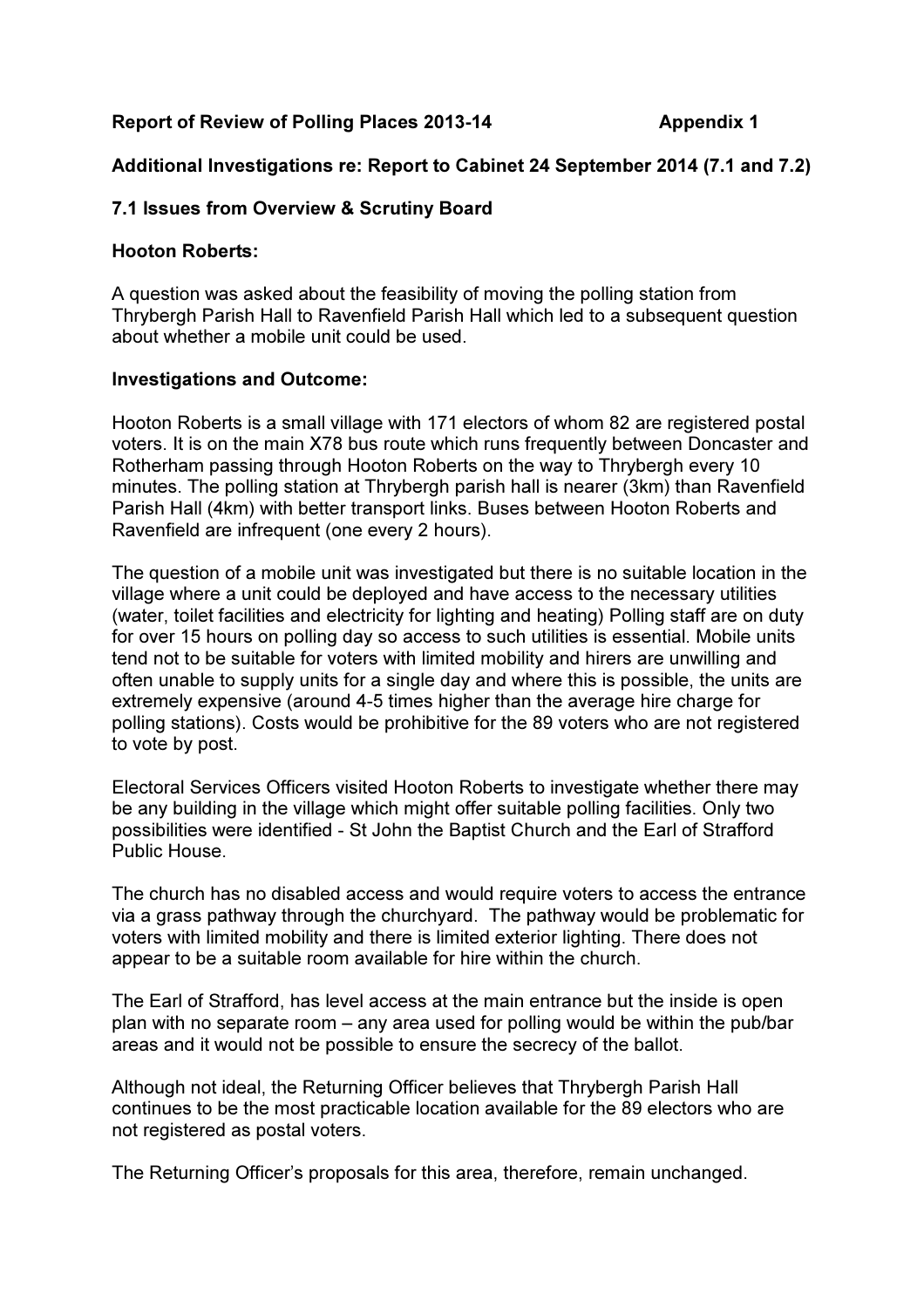## East Herringthorpe:

A question was asked about the suitability of the working environment for polling staff in the polling station at High Greave Junior School (Sports Hall). It was also mentioned that this polling station serves a large number of voters and a suggestion was made that an additional polling station be provided at High Greave Place Community Centre.

### Investigations and Outcome:

Electoral Services Officers visited the Junior School to examine the working environment. The polling station is located in the Sports Hall to minimise disruption to the school. Using the hall allows the school to remain open on polling day without compromising the security of the children as separate access can be maintained. The foyer to the hall provides adequate toilet and refreshment facilities and is available to staff throughout the day. The windows in the hall itself are high but the room has adequate lighting and no complaints have ever been received from polling staff about working conditions at this venue. Polling Station Inspectors are required to complete an assessment for each polling station every polling day. The reports for this station have been reviewed and reveal no concerns about its suitability for staff or for voters.

Electoral Services Officers visited High Greave Place Community Room to assess its suitability should an additional polling station be required. The Centre is at the top of a cul-de-sac with a slight incline and with 6 steps or a sloped path. Kitchen facilities are available and there is a room which would be of sufficient size for a small polling station.

The number of electors allocated would have to be kept to the minimum because there is no car parking except on-street which could cause disruption to the residents in the neighbouring bungalows.

The polling place review highlighted an emerging risk to the future availability of council owned premises such as community centres.

The polling station at the Junior School is easily able to accommodate the number of voters allocated to it which is well within the Electoral Commission's guidance as to the number of voters per polling station and there is very little risk that this polling station will not continue to be available for polling. No complaints have been received from voters in the area as to the convenience of their polling station and there seems to be no requirement or justification for an additional polling station.

The Returning Officer's proposals for this area, therefore, remain unchanged.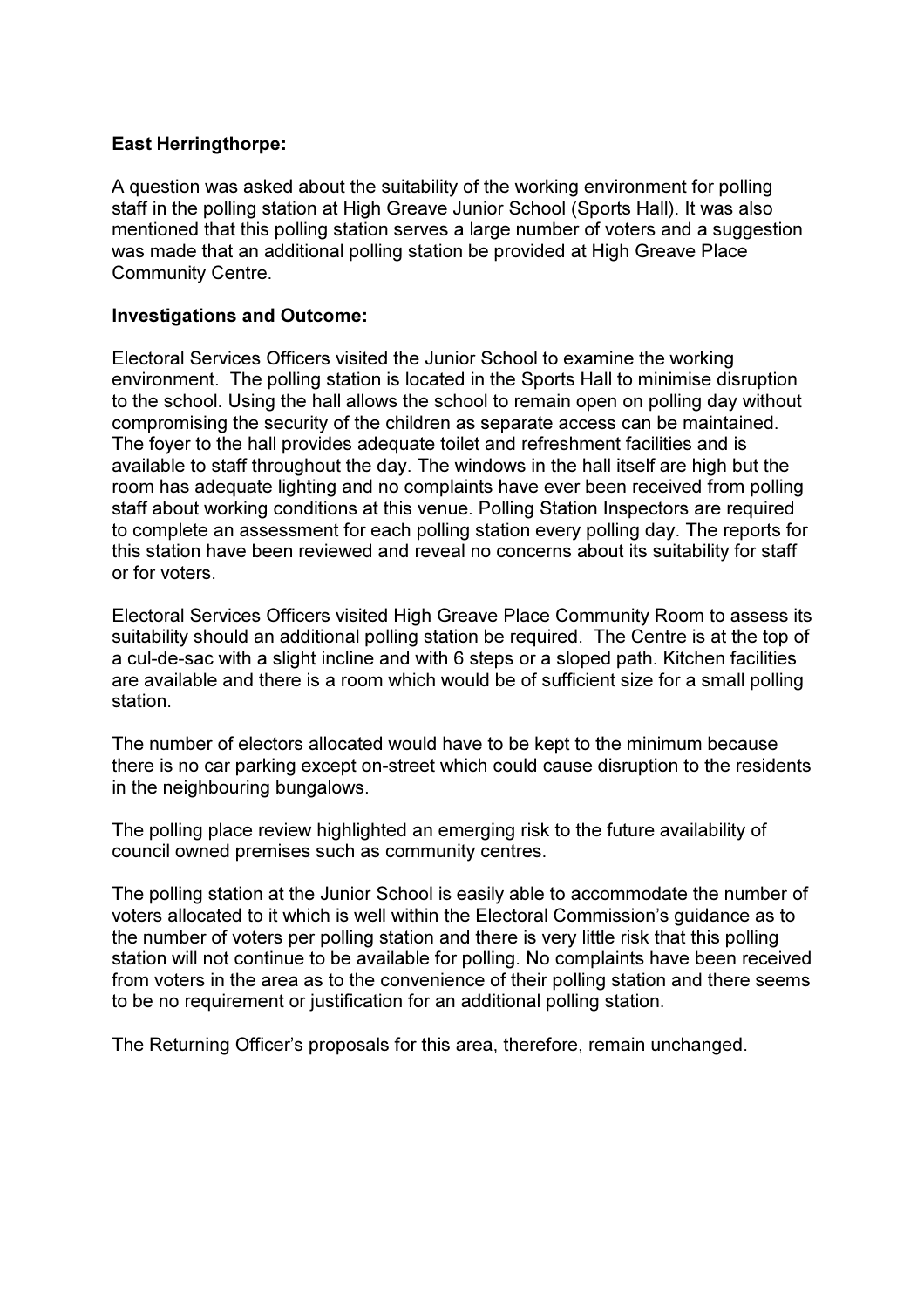## Rotherham West:

A question was asked about electors in the MH polling district having to travel to St John's Church and a suggestion made that they be allocated to the polling station at St Bede's RC School instead.

A further question was asked as to whether the allocation of four polling stations in a relatively small geographical area in the Rotherham West Ward is disproportionate.

#### Investigations and Outcome:

Electoral Services Officers investigated the possibility of allocating electors in the MH polling district to St Bede's RC School instead of St John's Church.

The church is currently used because the location is more accessible for the majority of the electors either on foot or by public transport.

Allocating these electors to St Bede's RC School would result in some of those travelling on foot having to cross the busy A629 road. Those electors in the north of the polling district without transport would have to catch two buses to get to the polling station.

The polling station at St John's Church is easily able to accommodate the electors allocated and the future availability of the venue seems secure. No complaints have been received from voters in the area as to the convenience of their polling station and the Returning Officer believes that St John's Church continues to be the most practicable location available to electors in the MH polling district.

On the question of the four polling stations in an area of the Rotherham West Ward, the table below is a comparison with other wards containing mostly urban areas and with similar levels of population and housing density.

| Ward                  | Electorate | No of Polling stations |
|-----------------------|------------|------------------------|
| <b>Boston Castle</b>  | 9572       | 10                     |
| Rawmarsh              | 9700       |                        |
| Silverwood            | 9600       | 10                     |
| <b>Rotherham East</b> | 9193       | 9                      |
| <b>Rotherham West</b> | 9600       | 9                      |
| Valley                | 9437       | 10                     |

The table indicates similar levels of polling provision across similar wards.

However, to gain a clearer picture of the situation, Electoral Services Officers visited the area and noted that the allocation of polling stations takes into account availability of buildings and factors such as transport links and accessibility on foot.

The provision of polling places in the area meets the criteria outlined in the terms of reference for this review at Appendix 2 and "seeks to ensure that all electors have such reasonable facilities for voting as are practicable in all the circumstances"